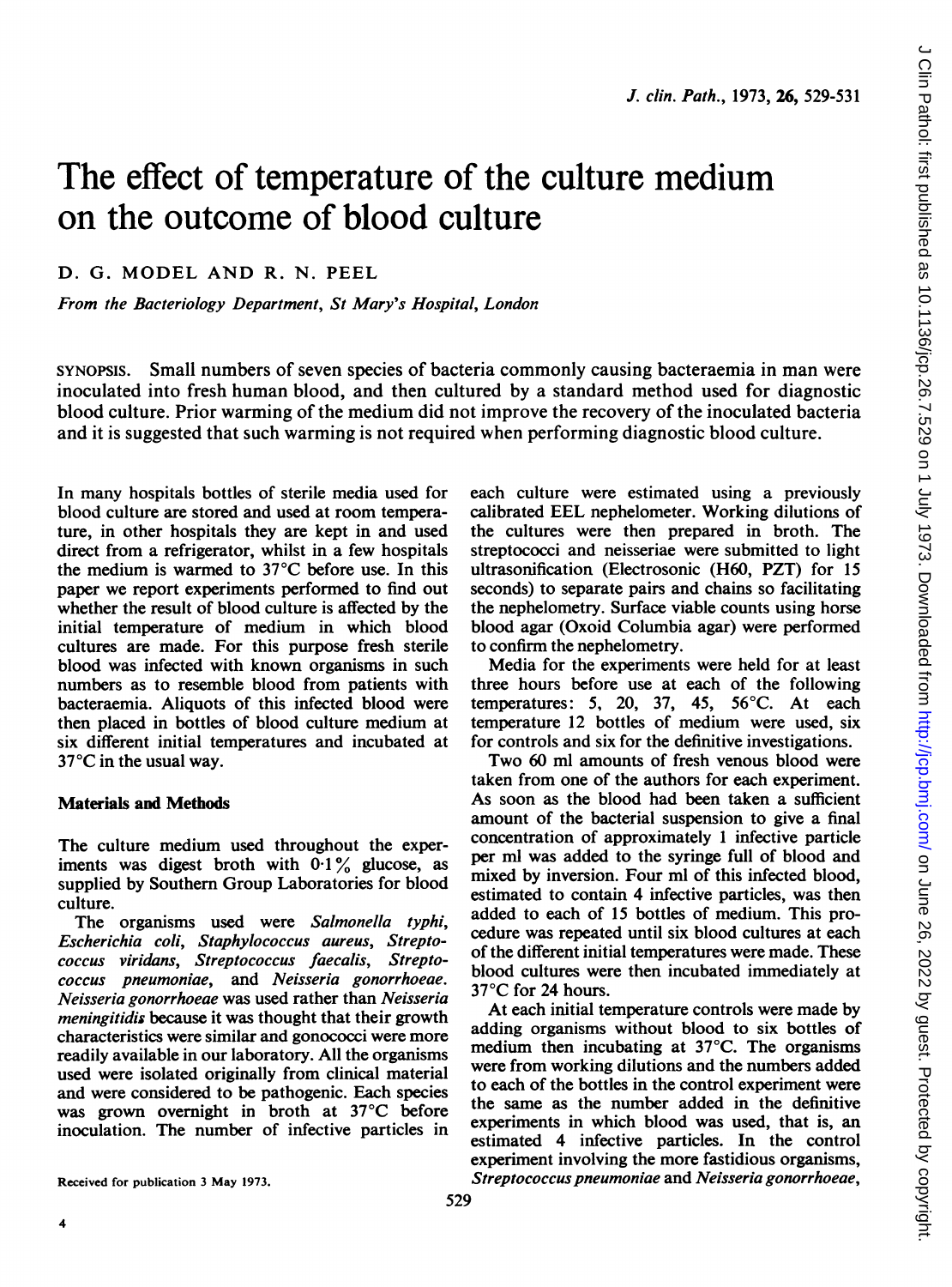it was necessary to add  $8\%$  of sterile horse serum to the culture medium in order to obtain growth.

#### **Results**

#### CULTURES WITH BLOOD

The accompanying table of results shows that with the medium initially at 5, 20, and 37°C five or six of the six bottles in each of the groups yielded positive results, ie, the bacteria grew as well in an initially cold medium as in the media initially at 20 and 37°C. At 45°C the yield of positive cultures of Neisseria gonorrhoeae was reduced, and at 56°C the yield of both Streptococcus pneumoniae and Neisseria gonorrhoeae was reduced.

#### **Controls**

There was a fall in yield of positive cultures of Neisseria gonorrhoeae when the initial temperature of the medium was 20°C or above, and a less clearly marked fall in the yield of positive cultures of Staphylococcus aureus and Streptococcus viridans as the initial temperature of the medium increased.

A trend test applied to the results of the Neisseria gonorrhoeae cultures showed that as the initial temperature of the medium was increased the fall in the yield of positive cultures was significant,  $x^2 = 17.8152$  (**p** < 0.01).

#### **Discussion**

It is well known that sudden chilling can cause a loss of viability of organisms such as Escherichia coli (Meynell, 1958) and it is common knowledge that pathogenic neisseria are very sensitive to temperature. No doubt it is for this reason that when making blood cultures before heating of the medium to 37°C has been recommended (Stokes, 1968). Nonetheless the results of the present experiments suggest that

between 5 and 37°C the initial temperature of the culture medium does not effect the outcome of the blood culture. Some organisms such as Staphylococcus aureus appear resistant to cold shock (Gorrill and McNeil, 1960). The length of time that an organism is held at a low temperature is also critical (Strange and Dark, 1962) but there is little loss of viability if after rapid cooling the suspension is immediately warmed. Our findings are in accordance with this observation since nearly all the bottles which had been at 5°C yielded organisms after incubation. For this reason we suggest that if blood cultures are made in cold media they should be incubated at once.

Theoretically bacteria which have never previously been grown artificially may be more susceptible to cold shock than those accustomed to artificial media. This point would be conclusively proved if over a period, one extra bottle at 5°C was inoculated in parallel with warm medium for routine blood cultures and no difference was observed.

Bottles of medium at temperatures above 37°C were included in the experiment because phagocytosis is reduced or inhibited at low temperatures (Brumfitt, Glynn, and Percival, 1965) and probably also at higher temperatures. If rapid heating or cooling of the blood when it was added to the culture medium had a greater lethal effect on the phagocytes than the bacteria then there might be an advantage in using either hot or cold media. This idea was not supported by our results.

Growth did not occur in every bottle to which an inoculation was added. This was probably due to the random nature of the distribution of the organisms in the blood and the broth. It is likely in situations such as this, where very small numbers of organisms are used, that some of the inocula do not contain any organisms. This is probably also true of the clinical situation for which reason more than one blood culture should be made when bacteraemia is suspected.

| Temperature (°C) |         | S. typhi | E. coli | Str. aureus | Str. viridans | Str. faecalis | Str. pneumoniae | N. gonorrhoeae | <b>Totals</b> |
|------------------|---------|----------|---------|-------------|---------------|---------------|-----------------|----------------|---------------|
| 5.               | Test    |          | 6       |             |               |               |                 |                | 40            |
|                  | Control |          | 6       |             |               |               |                 |                | 39            |
|                  | 20 Test |          |         |             |               |               |                 |                | 39            |
|                  | Control | o        | 6       |             |               |               |                 |                | 35            |
|                  | 37 Test |          |         |             |               |               |                 |                | 39            |
|                  | Control | 6        | 6       |             |               |               |                 |                | 37            |
|                  | 45 Test |          |         |             |               |               |                 |                | 39            |
|                  | Control | o        | 6       |             |               |               |                 |                | 34            |
|                  | 56 Test |          |         |             |               |               |                 |                | 30            |
|                  | Control |          | 6       |             |               |               |                 |                | 31            |

Table Number of cultures out of six showing growth after incubation